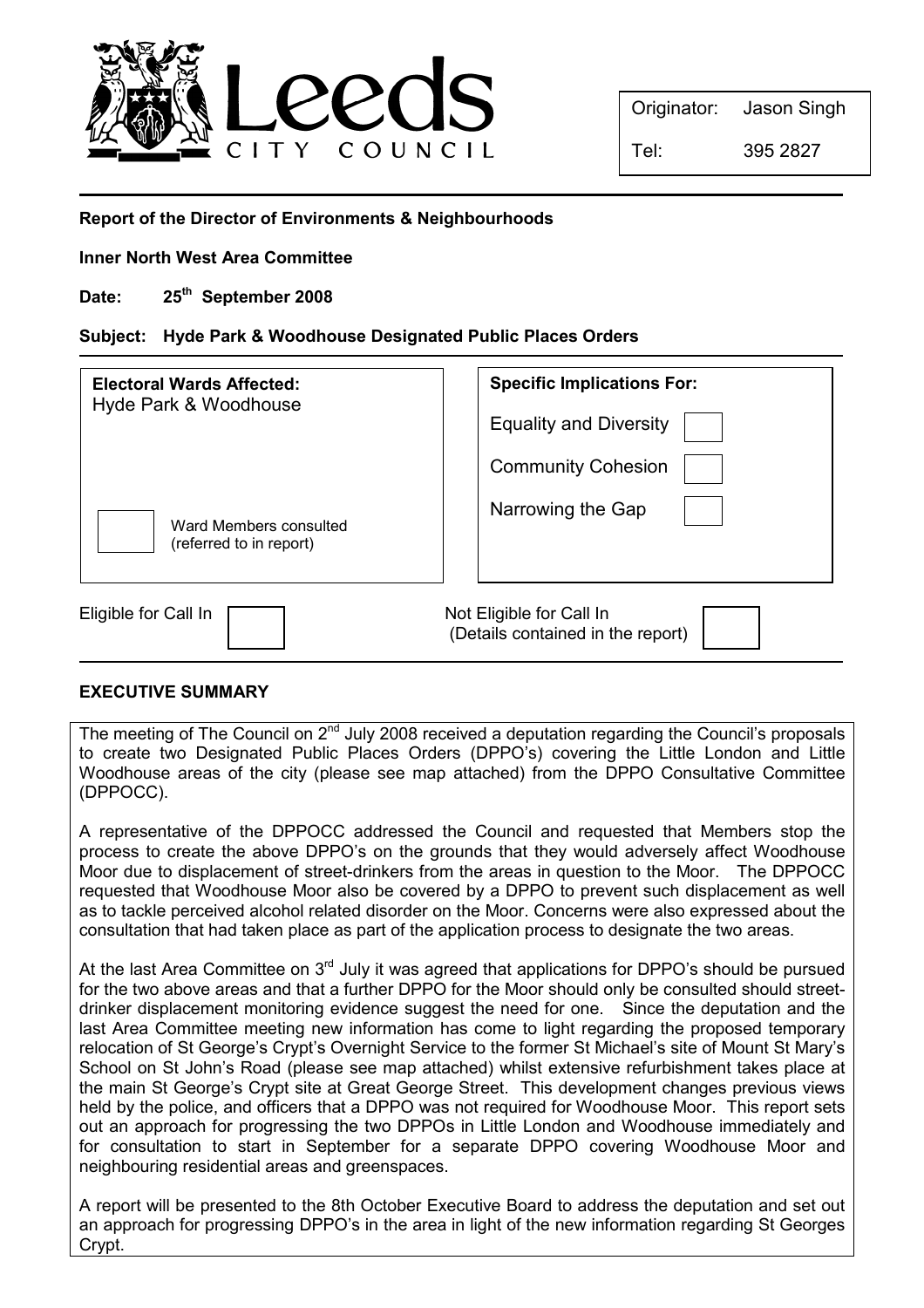# 1. Purpose of this Report

This report seeks to:

1.1 Set out an approach to progress DPPO's in the Little London and Little Woodhouse immediately and and for consultation to start on a separate DPPO for the Woodhouse Moor area of the city in light of the new information regarding the relocation of St George's Crypt services to St John's Road and the associated potential risks of street-drinker displacement this development poses to the Moor. Recommendations are made to progress the applications for the two DPPO's shown to the November Licensing Committee and for consultation on a separate DPPO to cover Woodhouse Moor to start in late September/ October.

## 2. Background Information

- 2.1 A DPPO is a piece of legislation that gives the police additional powers to those they already have, to tackle issues arising from drinking in public places. Where an order exists the police have the right to confiscate alcohol that is being consumed, or that is thought likely to be consumed, i.e. unopened bottles/ cans.
- 2.2 There have been ongoing concerns from both the Police and local residents in Little London and around Hanover and Woodhouse Squares about street-drinkers using public spaces, particularly the squares in these residential areas. The presence of the streetdrinkers has had a negative impact in both neighbourhoods, especially in terms of personal safety and the use of children and young people's play facilities.
- 2.3 The issue of creating DPPOs covering Little London and Hanover & Woodhouse Squares has been ongoing for sometime. Officers first started to look at ways in which the streetdrinking problems could be tackled in response to resident and ward member concerns in Autumn 2006. A multi agency group to tackle the issue of street-drinking was developed, membership included agencies such as the Police, Anti-Social Behaviour Unit, Primary Care Trust, St George's Crypt, No Fixed Abode Team and Leeds Outreach Team. The group attempted to engage the street-drinkers and make referrals into treatment, in addition to these actions the group also recommended DPPO's as an effective tool to tackle the problem of street-drinking in the squares and Little London. Due to concerns about possible displacement effects arising from the proposed DPPO's onto Woodhouse Moor the matter has not been progressed as quickly as it needed to be.
- 2.4 In September 2007, in accordance with the procedure agreed with Licensing Committee, the Area Committee was asked to agree on the consultation boundaries for the proposed DPPOs covering Little London and Little Woodhouse. The Area Committee was also made aware of concerns being expressed by a residents groups (Friends of Woodhouse Moor and the DPPOCC) about the displacement effects of these DPPO's – they proposed that the Moor should also be included in the DPPO boundaries to negate the effect of any potential displacement. The Police were originally opposed to this proposal on the grounds that they do not feel that a DPPO was either appropriate for the Moor or needed. However, in light of the new information about St George's Crypt this view has now changed. It is felt by all agencies that a considerable amount of the street-drinking and associated ASB being experienced in the Little London and Little Woodhouse areas is related to the proximity of these residential areas to St George's Crypt where street-drinkers are currently accessing services. Therefore, given the close proximity of the proposed temporary accommodation to Woodhouse Moor the police are now fully supportive of a DPPO to cover the Moor and nearby areas.

## 3. Main Issues

## Current Position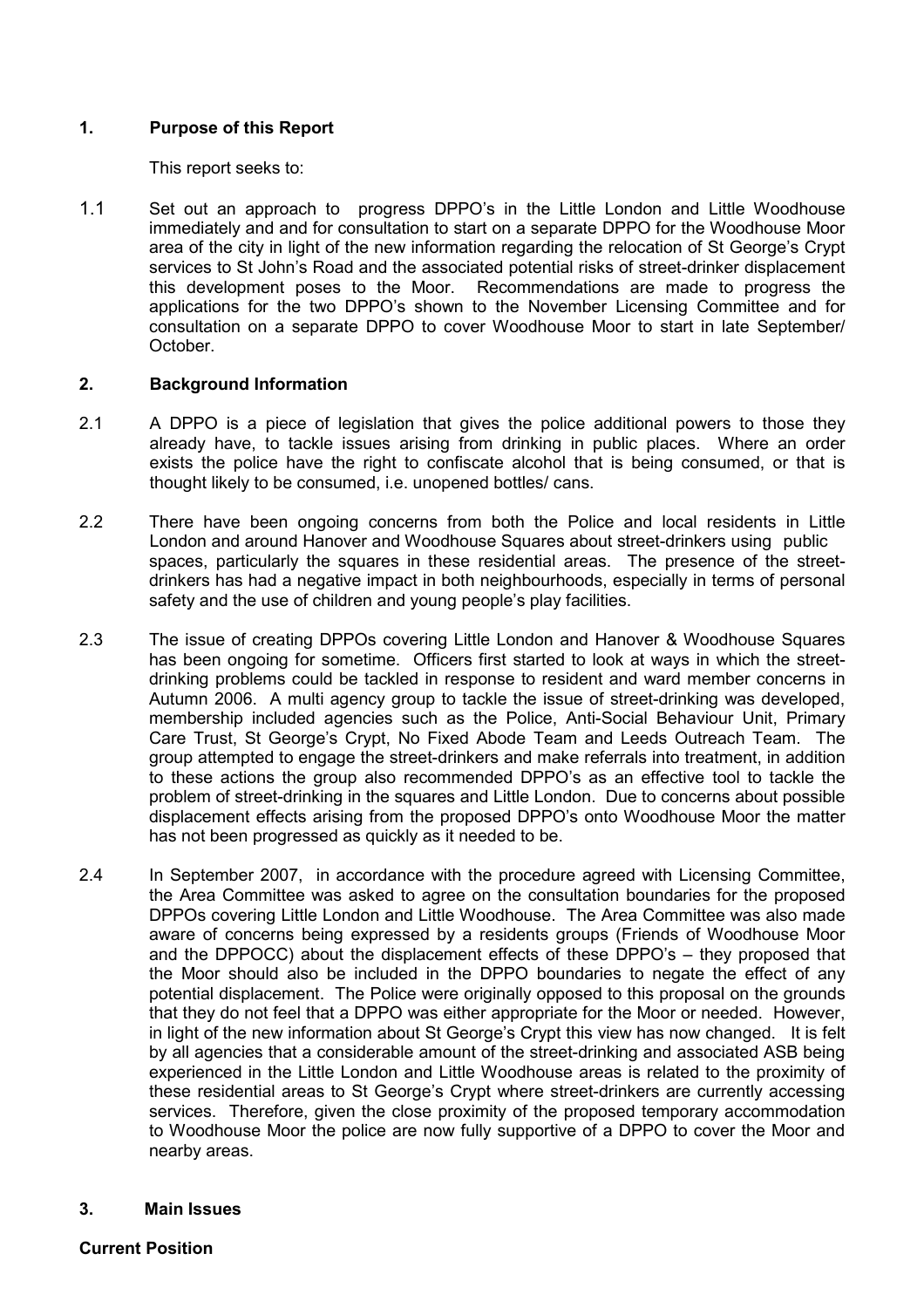- 3.1 In July 2008, further to the deputation to full Council, and in light of ongoing and serious complaints about street-drinkers in Little London and Hanover and Woodhouse Squares the Area Committee resolved to proceed with an application to Licensing supported by the Police for the two DPPO's as originally proposed, albeit to a later meeting of the Licensing Committee in order for Executive Board to consider the deputation. The Area Committee also agreed, with the support of the Police, in the event that existing Police powers were not sufficient to deal with any displacement of street-drinkers onto the Moor, consultation would need to start about a DPPO for the Moor.
- 3.2 Given the recent developments with St George's Crypt and in anticipation of an inevitable growth of street-drinkers both on Woodhouse Moor and in the surrounding areas a report will now be presented to the September meeting of the Inner North West Area Committee recommending consultation for a DPPO to cover Woodhouse Moor. Officers will also be working with agencies to co-ordinate and plan other joint actions and interventions in the area to tackle any ASB that may be experienced.
- 3.3 The original consultation period for the two DPPO's has been extended to  $19<sup>th</sup>$  September 2008 to allow for further notices and posters to be displayed in the DPPO areas and for further views and comments to be made by local residents and members of the public. It is envisaged that an application to designate the two existing proposed areas will be made to the November 2008 Licensing Committee.

## Consultation to date

- 3.4 All consultation on the proposed DPPO areas has been in compliance with published Home Office criteria and requirements. The public notice to commence the formal consultation was issued in the Yorkshire Evening Post on Tuesday 3<sup>rd</sup> June.
- 3.5 Two public drop in sessions were held to allow for the collation of comments which were to be reported to Licensing Committee. Consultation sessions were held in Little London on Wednesday 18<sup>th</sup> June, and in Kendal Carr (by Hanover Square) on Thursday 19<sup>th</sup> June. In addition to these public events, the West North West Anti Social Behaviour Panel was also consulted at their meeting on Wednesday  $18<sup>th</sup>$  June. The panel was supportive of the proposal but gave a strong steer to include Rosebank Millennium Green within the boundary of the Hanover & Woodhouse Squares DPPO area. To date a total of 37 representations have been made by e-mail and in writing, of these 28 are objections based on the fact that Woodhouse Moor is not included in the proposals. Along with any further representations, these will be reported to Licensing Committee on 7<sup>th</sup> October 2008.
- 3.6 Consultation to for a further DPPO to cover Woodhouse Moor and its environs will be undertaken in an inclusive and open way in accordance with Home Office guidelines.

## 4. Conclusions

- 5.1 Whilst there is currently no evidence of street-drinking related anti-social behaviour on Woodhouse Moor, it is reasonable to assume that the proposed location and proximity of St George's Crypt's temporary accommodation will have an adverse effect in relation to streetdrinking related ASB. For this reason the police and officers are now fully supportive of a DPPO to cover the Woodhouse Moor area and suggest that a programme of consultation is initiated in September.
- 5.2 There is significant evidence to suggest street-drinking related crime in the Little London and Little Woodhouse areas of the city which both the police and officers feel would benefit from DPPO's as part of a wider package of measures being deployed in these areas to tackle the negative effects of street-drinking. The creation of DPPO's for these areas should not be delayed any further and an application should be submitted to the November Licensing Committee subject to Executive Board approval. An application for the DPPO for Woodhouse Moor should be progressed separately.